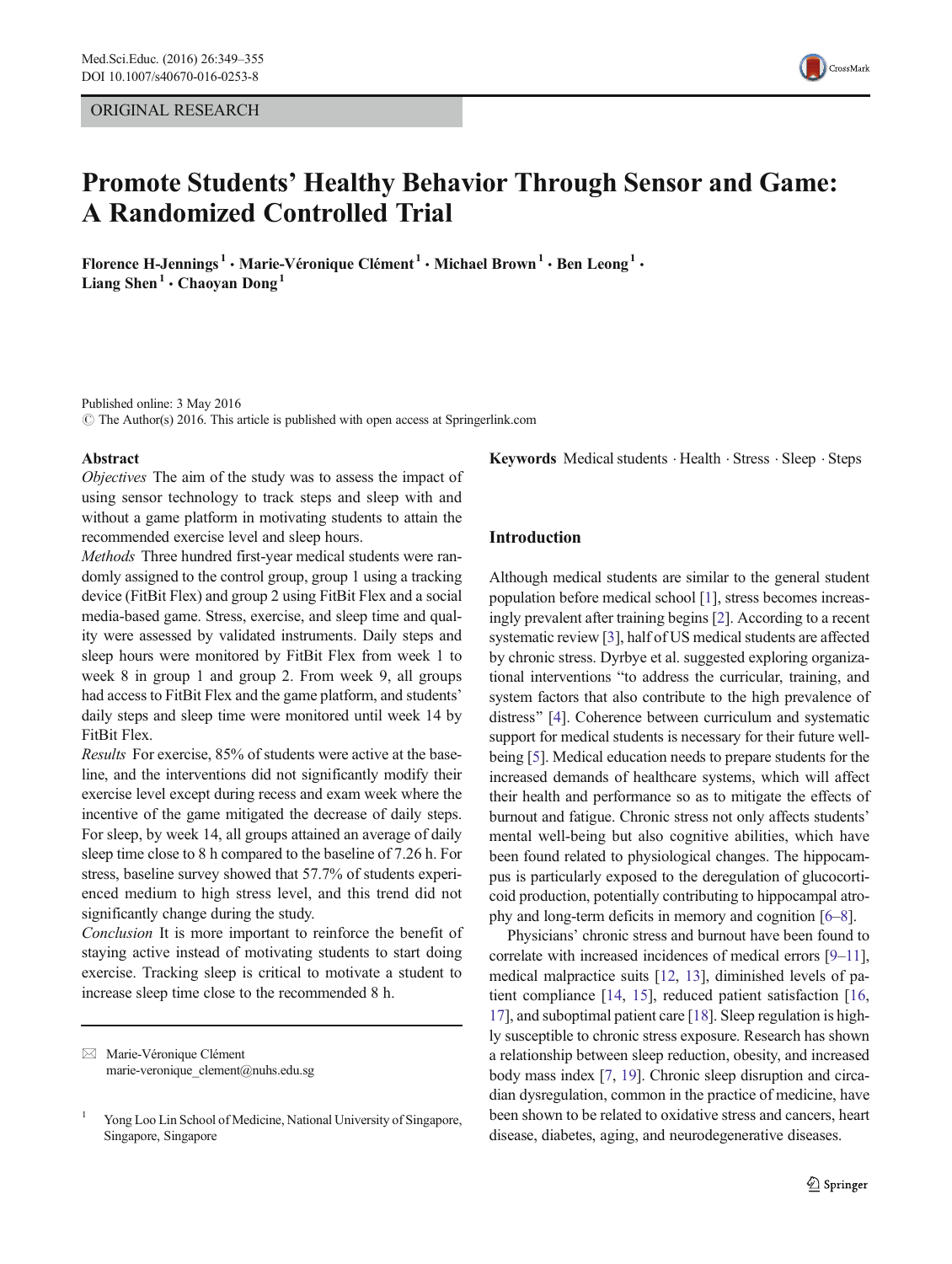Physical activity and adequate sleep have been shown to mitigate the physiological effect of chronic stress. With competing demands, medical students have limited time for sleep and exercise. Medical schools should implement health promotion programs to help students to stay active and get sufficient sleep. However, knowledge of students' activity level and sleep habits and evidence-based interventions most likely to improve physical activity level and sleep quality and quantity among medical students are still lacking [\[10](#page-6-0), [11\]](#page-6-0). Recent technological advances in terms of sensors, and minimally invasive data capturing, represent a unique opportunity to determine and monitor physical activity and sleep. We hope to gain a better understanding of the need and the approach that would be required to establish a culture of health promotion and positive health behavior among our students.

The aim of the study was to (1) assess students' baseline activity level, sleep hours, and quantity in a cohort of first-year medical students and (2) examine whether the ability to track daily exercise and sleep hours with or without an incentive in the form of a game through a social media platform promoted students to achieve the recommended 10,000 steps per day and 7.5 to 9 daily sleep hours.

# **Methods**

Participants Three hundred first-year medical students participated in the study (female  $= 173$ , male  $= 127$ , age 18 to 19 year old).

Institution The Yong Loo Lin School of Medicine, National University of Singapore, Singapore, is an undergraduate MBBS course. Medical training lasts 5 years, including a 2-year preclinical and a 3-year clinical training. The study was approved by the National University of Singapore Institutional Review Board with the number of NUS B-14-001.

Period of Study The study period was the second semester of academic year 2013/2014 (6 January 2014 to 20 April 2014).

Experimental Design It was a randomized controlled trial. Randomization was done by a computer program. Based on power calculation, a sample size of 86 per group is sufficient to detect a standard difference 0.5, by using a 2-sided 2-sample t test with 80 % power and 1.66 % significant level. Hence, our sample size of 100 per group was deemed sufficient to detect such a difference taking into consideration of the withdrawals. See Fig. [1](#page-2-0) for details of the design. The control group received the educational modules with the rest of the participants on week 1, and started Fitbit Flex and the game on week 8. Experimental group 1 received the educational modules and Fitbit Flex on week 1, and started the game on week 8.

Experimental group 2 received the educational modules, Fitbit Flex, and the game from week 1. The educational modules included importance of sleep in maintenance of longterm health, impacts of sleep disturbances on the brain and body, and physiological and psychological consequences of chronic stress on health. FitBit Flex records daily steps and distance as well as sleep. This game includes a log-in site for students and tutors to select their daily challenges, a leaderboard to track individual and houses' progress, and a forum for discussions and references on physical activity and sleep. Please refer to Fig. [2](#page-2-0) for a snapshot of the game.

# Surveys

International Physical Activity Questionnaire-Short Form (IPAQ-SF) [\[20](#page-6-0)]: The IPAQ-SF includes seven questions on the types of activities and time they spent on physical activity in the past 7 days. The results were categorized and analyzed as low, moderate, and high physical activity.

Pittsburgh Sleep Quality Index (PSQI) [\[21\]](#page-6-0): Nineteen items generate seven component scores: subjective sleep quality, sleep latency, sleep duration, habitual sleep efficiency, sleep disturbances, use of sleep medication, and daytime dysfunction. The sum of scores yields one global score. The score  $\leq$ 5 indicates good sleep quality; a score >5 indicates poor quality.

The Perceived Stress Scale (PSS) [\[22\]](#page-6-0): The PSS measures the degree to which situations are appraised as stressful. The PSS showed adequate reliability, and the results were categorized as low, moderate, and high stress levels.

Tracking Device FitBit Flex is a wireless wearable sensor, recording daily walking steps, total distance, as well as sleep hours. The control group did not receive the device until week 8, and the two experimental groups had the device during the course of study.

The Game Platform This platform included a log-in page for students to select their daily challenges in steps and sleep hours, a leader-board to track individual daily progress, and a forum for discussions and references on physical activity and sleep. During the first 8 weeks, the game platform was only available to the experimental group 2. From week 9, all students had access to the game platform.

Data Analysis Descriptive analysis for data obtained from surveys and Fitbit Flex were conducted, including mean with SD, or median with interquartile range for numerical variables, and number of participants and frequencies for categorical variables. Mixed model was applied to analyze students' daily steps and sleep time. The two-way interaction between groups and other factors such as weekday/weekend or gender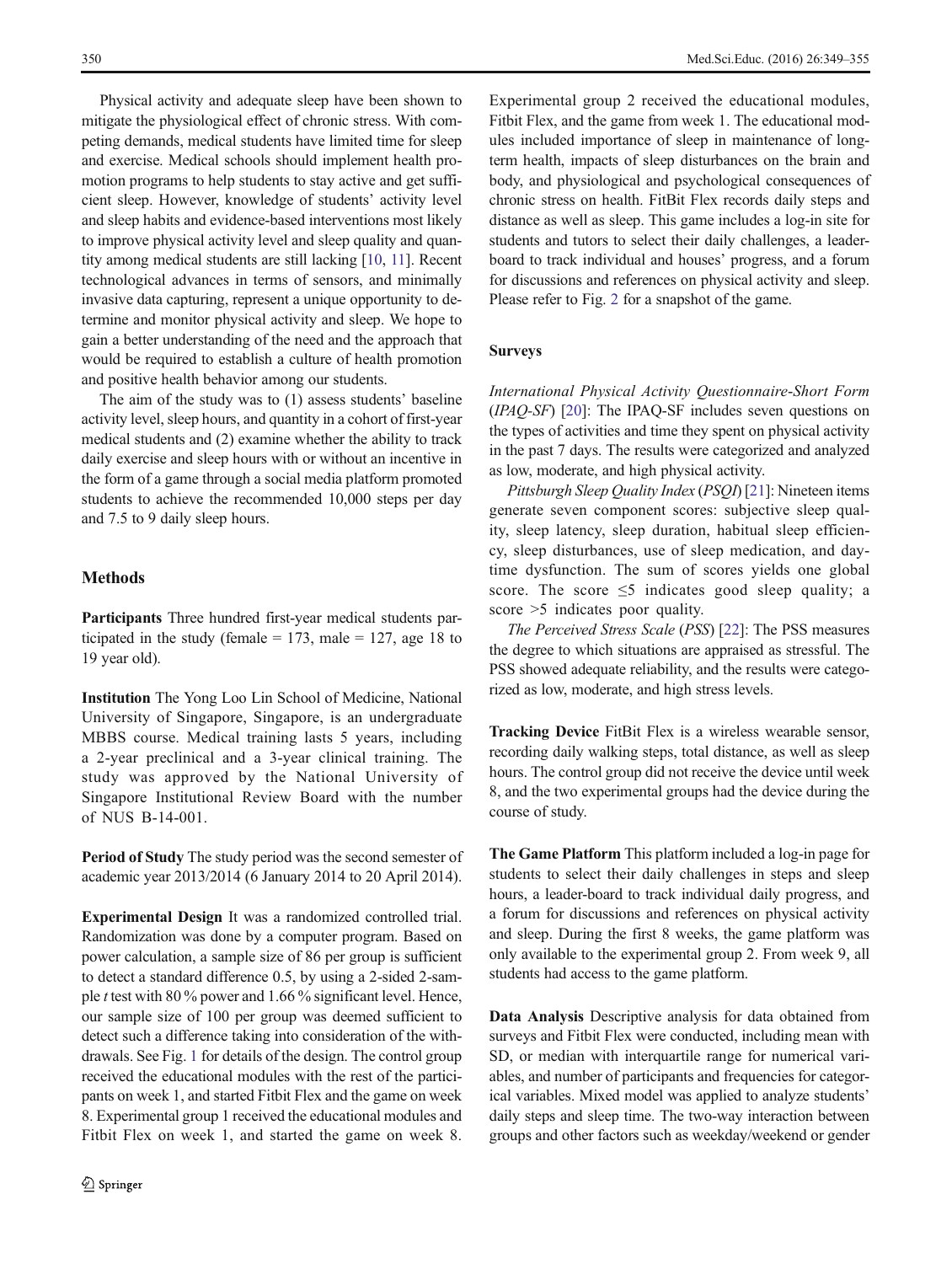<span id="page-2-0"></span>

Fig. 1 The randomized controlled design of the study

were evaluated. If there was no significant interaction, only the main effects of the intervention group, time, and weekday/ weekend were included into the model. In case of significant interaction, subgroup analysis was conducted. Natural logarithm transformation was applied to daily steps. Chi-square test was done to compare students' sleep quality and exercise level based on the survey data. For data on sleep, sleep time <2 h and >16 h were removed from the data analysis. For data on daily steps, steps <500 and >50,000 were removed from the data analysis.

# **Results**

## Physical Activity

Survey Data Baseline survey showed that 85.0 % of the students had moderate (50.7 %) and high (34.3 %) levels of activity. There was no statistical significant difference in physical activity levels among the three groups at week 1, week 8, and week 15 ( $p = 0.473$ ,  $p = 0.893$ , and  $p = 0.077$ , respectively). Moreover, there was no significant increase in reported physical

#### **HEP Platform** △ **Contractor** Home **House Weekly Progress** c **Statistics** Steps Sleep Full Leaderboard C **Badges** Leaderboard Weekly Total Steps Per Person Tutors **General Forum** Tute **Game Rules** House FAQ Survey **All Houses**  $\alpha$  $2.5k$ 5k  $7.5k$  $10k$  $12.5k$  $15k$  $17.5k$  $20k$  $22.5k$  $25k$  $27.5k$  $30k$ 32.5k  $35k$ **Steps Manage Users** Your house is in the lead! Keep it up! Masquerade **Today's Activity** last sync: 9 hours ago Unmasquerade **Send Email Survey Result** 學  $\geq$  $\frac{2\pi}{\sqrt{3}}$  $\triangle$ 學 483  $0 km$ 0.00 hrs Distance +100% Steps +97% Sleep **My Badges**

Fig. 2 A snapshot of the gaming platform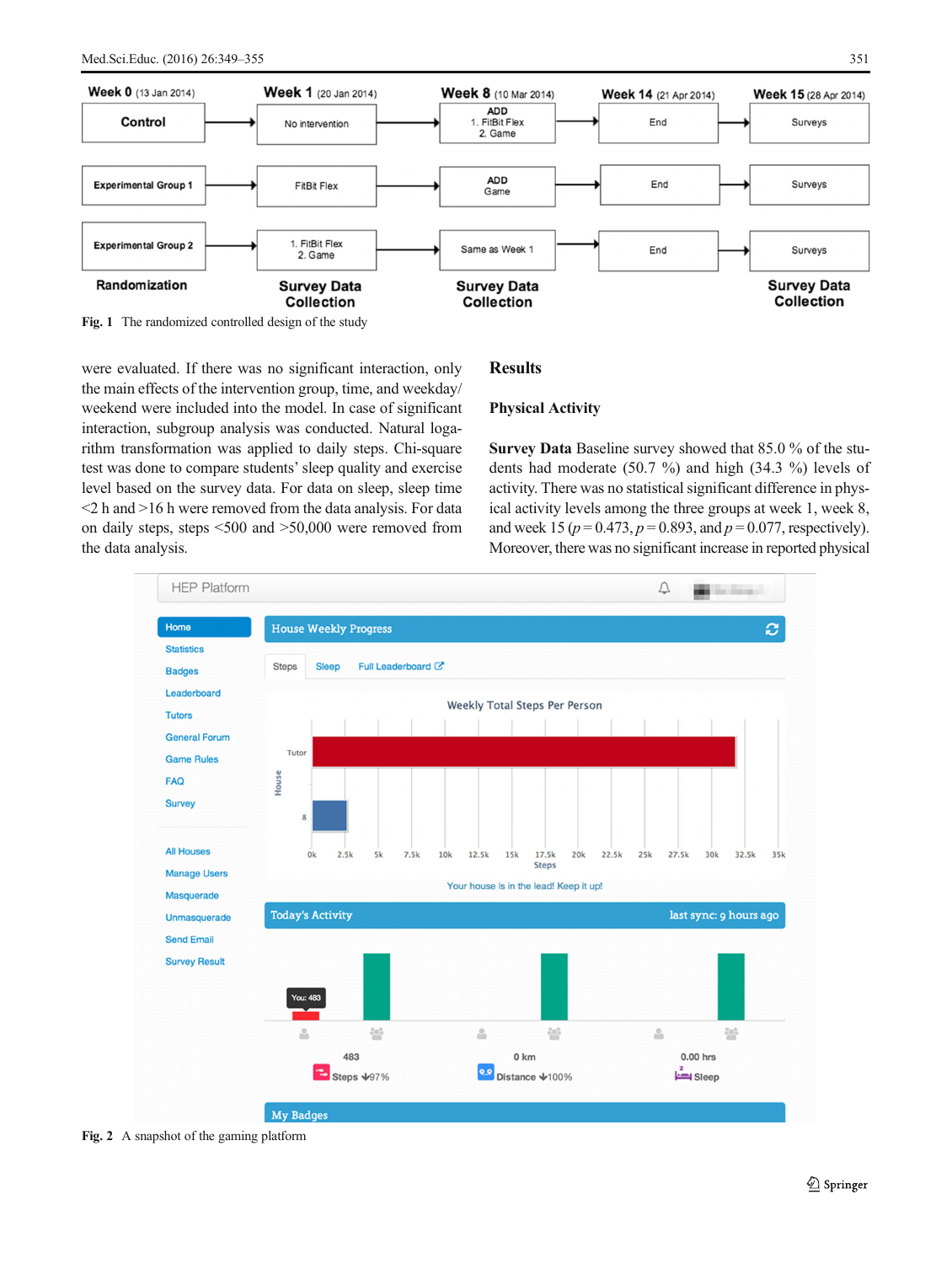activity within each group at week 1, 8, and 15 ( $p = 0.469$ ,  $p = 0.222$ , and  $p = 0.289$ , respectively).

Fitbit Flex Data There was no significant difference in the baseline daily step counts between students in group 1 and those in group 2 ( $p = 0.823$ ). Mixed model showed that students in group 2 (Fitbit and game) walked significantly more than those in group 1 (Fitbit alone) by 17.3 % ( $p < 0.0001$ ). Daily step counts in week 9 were compared among the three groups, and the difference was statistically significant  $(p = 0.001)$ . Students in group 1 walked significantly less compared with those in the control group by 15.9 %  $(p = 0.003)$ ; however, there was no significant difference between group 2 and the control group ( $p = 0.456$ ). Similarly, there was a statistically significant difference of daily step counts among the three groups from week 10 to week 14  $(p = 0.006)$ . Students in group 1 walked significantly less than those in the control group by 7.6 % ( $p = 0.0104$ ), while there was no significant difference between group 2 and the control group ( $p = 0.427$ ) (Table [1](#page-4-0)).

Students walked significantly more on weekdays compared with weekends in the three periods ( $p < 0.0001$ ) by 27.5, 40.0, and 31.7 %, respectively. When weekdays and weekend step counts were analyzed separately from week 1 to week 8, group 1 and group 2 had a statistically significant drop in daily step counts in week 6 and 7 (the recess and exam week) compared to weeks 1 to 5. Group 1 showed a 25 % decrease in daily step counts while group 2 decreased by 16 %.

#### Sleep

Sleep Time from the Survey Students reported daily sleep time from  $400.8 \pm 63.8$  min  $(6.68 \text{ h})$  to  $436.1 \pm 68.1$  min (7.26 h). No statistically significant differences were found among the three groups at week 1, week 8, and week 15, and no significant differences were found in each group at week 1, week 8, and week 15 between weekdays and weekends.

Sleep Quality from the Survey Although no statistically significant differences among the three groups were found for week 1 and week 8 ( $p = 0.569$  and  $p = 0.170$ , respectively), week 15 data showed a significant difference in sleep quality among the three groups ( $p = 0.008$ ), with 81.11 % in group 1 and 85.88 % in group 2 reporting a good quality of sleep, compared to 67.05 % in the control group.

FitBit Data The mean daily sleep time was summarized in Table [2](#page-5-0). There was no significant difference in sleep time at baseline between group 1 and group 2 ( $p = 0.204$ ). Mixed model showed that there was no significant difference of daily sleep time from week 2 to week 8 between group 1 and group 2 ( $p = 0.788$ ). The daily sleep time at week 9 was compared among the three groups, and the result showed that there was no statistical difference either  $(p = 0.130)$ . However, we observed that students in group 1 (Fitbit alone) slept 21.7 min longer than those in the control group  $(p = 0.073)$ ; students in group 2 (Fitbit plus game) slept 18.4 min longer than the control group ( $p = 0.148$ ). During week 10 to week 14, there was significant difference of daily sleep time among the three groups  $(p = 0.034)$ . Students in group 1 slept significantly longer than those in the control group ( $p = 0.017$ ) by 17.5 min. Students in group 2 slept 14.4 min longer than those in the control group; however, it was just boundary significant ( $p = 0.064$ ). It was observed that students always slept significantly longer during weekends compared to weekdays in the three periods  $(p < 0.0001)$  by 63.4, 59.2, and 51.2 min, respectively. By week 14, all students' (average of all groups) sleep time reached on average 7.90 h during weekdays and 8.04 h during weekends.

Subgroup analysis showed that being able to track one's daily sleep hours increased significantly sleep time in all three groups ( $p \le 0.000$  for all three groups). Compared to week 1, group 1 (FitBit alone) and group 2 (FitBit + game) slept significantly longer from week 5 onwards; by week 14, group 1 slept 69.85 min longer and group 2 slept 28.9 min longer  $(p < 0.000)$ .

From week 9 to week 14, all students including the control group had access to FitBit Flex and the game; no significant differences in sleep time were found between group 1 and group 2 ( $p = 0.655$ ). At week 9, group 1 average sleep time during the weekday was 449.23 min (7.48 h) ±SD 60.70, weekend 486.05 min  $(8.10 \text{ h})$   $\pm$ SD 87.64 while group 2 average sleep time was 429.42 min (7.15 h)  $\pm$ SD 91.44 for weekdays and 471.00 min (7.81 h)  $\pm 90.35$  for weekends. By week 14, group 1 increased sleep time by 15 min during weekdays, 17 min during weekends and group 2 by 13 min during the weekend and 49 min during weekdays. From weeks 9 to 14, group 1 slept 17.4 min more ( $p = 0.015$ ) and group 2 13.8 min ( $p = 0.070$ ) more than the control group. For the control group, between week 9 and week 14 during weekdays, sleep time increased significantly from week 12 onwards with an overall 61-min increase. Stress

Survey Data There was no statistical significant difference in stress scores among the three groups in the three data collection points ( $p = 0.073$ ,  $p = 0.259$ , and  $p = 0.357$ , respectively). The survey score lower than 13 is deemed as low stress, 14–19 as medium, and above 20 as high. Table [3](#page-5-0) summarizes the results.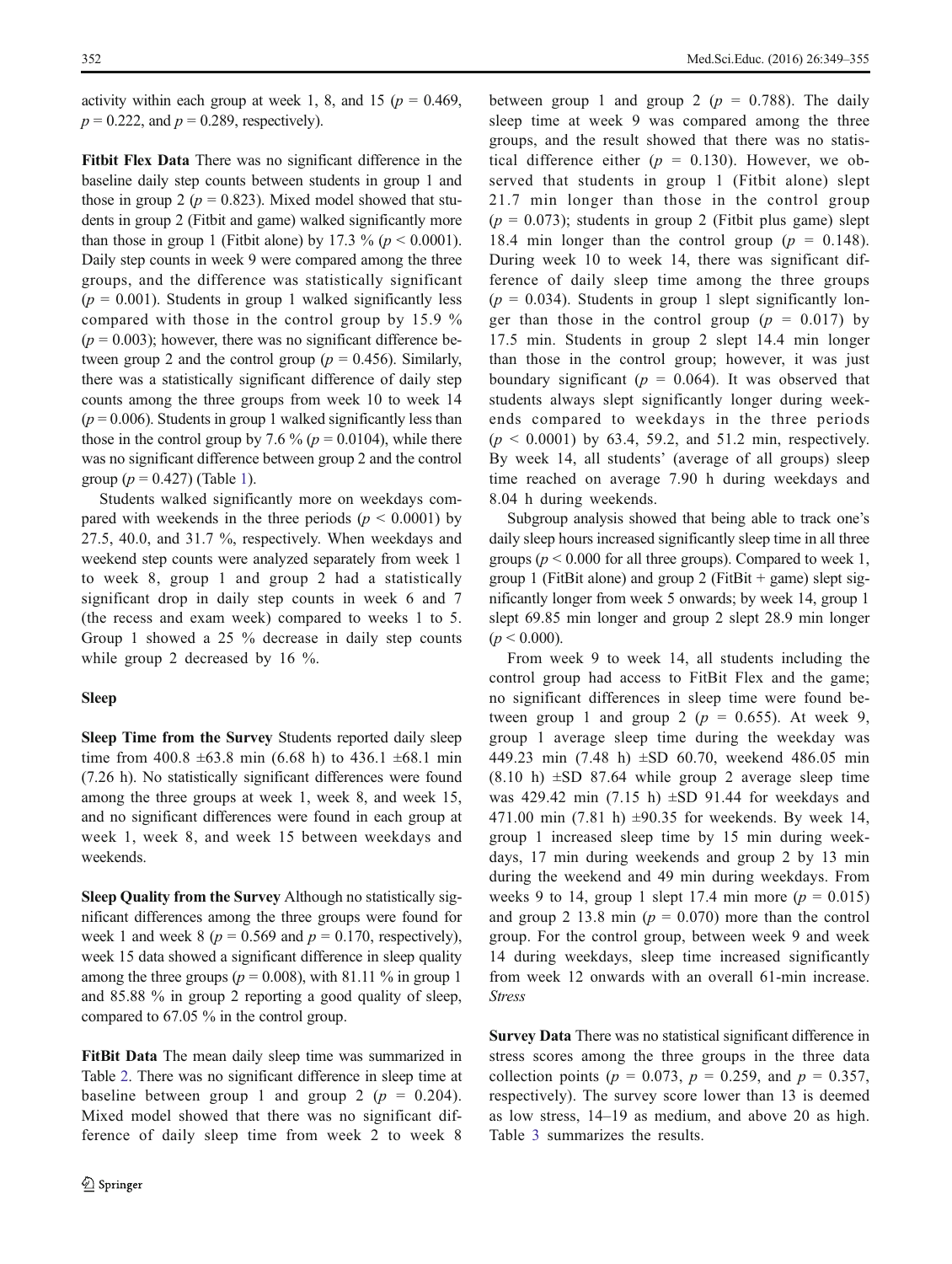<span id="page-4-0"></span>Table 1 Daily steps recorded by<br>FitBit Flex

| $1400x + 120y$ bicps recorded by<br>FitBit Flex |                         | Control group        |                | Group 1 (FitBit alone) |            | Group 2 (FitBit $+$ game) |            |
|-------------------------------------------------|-------------------------|----------------------|----------------|------------------------|------------|---------------------------|------------|
|                                                 |                         | Weekday              | Weekend        | Weekday                | Weekend    | Weekday                   | Weekend    |
|                                                 | Week 1                  |                      |                | 11,424(5971)           | 8171(5051) | 9979(5077)                | 8666(5736) |
|                                                 | Week 2                  |                      |                | 9444(3826)             | 8225(5604) | 10,176(5773)              | 8685(6476) |
|                                                 | Week 3                  |                      |                | 8208(4642)             | 5316(4357) | 9406(5095)                | 6496(6089) |
|                                                 | Week 4                  |                      |                | 8154(4637)             | 5967(6161) | 9025(5743)                | 8252(4787) |
|                                                 | Week 5                  |                      |                | 9008(3932)             | 6221(3941) | 9645(5979)                | 7531(5242) |
|                                                 | Week 6                  |                      |                | 6386(3427)             | 5126(5480) | 8270(4719)                | 6455(4940) |
|                                                 | (recess)<br>Week 7      |                      |                | 6337(4103)             | 6250(4763) | 7663(3789)                | 5919(5040) |
|                                                 | (exam week)<br>Week 8   |                      |                | 8428(3876)             | 7591(5070) | 9470(7243)                | 7585(6078) |
|                                                 | Week 9                  | 9801                 | 8050           | 8574(3131)             | 5689(5456) | 8817(4772)                | 7353(6662) |
|                                                 | Week 10                 | (4285)<br>9805(4286) | (6029)<br>7976 | 8490(3198)             | 6934(4785) | 8818(5156)                | 9714(4959) |
|                                                 | Week 11                 | 9280                 | (5574)<br>7499 | 8499(2881)             | 6129(6020) | 9387(4242)                | 9291(4693) |
|                                                 | Week 12                 | (3748)<br>8518       | (6518)<br>6893 | 7878(3568)             | 6498(5507) | 8261(5125)                | 5852(5059) |
|                                                 | Week 13                 | (3030)<br>7593       | (6193)<br>6368 | 7955(3070)             | 6019(6914) | 8142(4776)                | 5920(7568) |
|                                                 | (study week)<br>Week 14 | (4371)<br>7719       | (4903)<br>5595 | 6051(2423)             | 5696(6878) | 7585(3329)                | 6163(5902) |
|                                                 | (study week)            | (4086)               | (4927)         |                        |            |                           |            |
|                                                 |                         |                      |                |                        |            |                           |            |

Values are median daily steps (interquartile range), weekday (Monday to Friday), and weekend (Saturday and Sunday)

#### **Discussion**

Physical Activity The recommended daily walking for adults is 10,000 steps, and our students walked close to 10,000 steps daily. Group comparison of steps from week 1 to week 8 showed that students who had access to both Fitbit Flex and game walked an average of 728 steps more than those who only had access to Fitbit Flex. However, this effect was not sustained from week 9 to week 14. Overall, self-reported data and data from the tracking device showed that students were active, and the interventions did not significantly increase their activity level except during recess and exam time. Instead of motivating students to start doing exercise, the interventions should reinforce the benefit of maintaining a good level of daily exercise especially during exam and recess weeks.

Sleep Quality and Quantity According to the US National Sleep Foundation's recommendation, the daily sleep hours for 18–20 years old is 7.5 to 9 h [[23\]](#page-6-0). At baseline, our students slept an average of 6.5 h. Interestingly, being able to track sleep time influenced students' behavior. By the end of the study, all students had significantly increased their sleep time to 7.5 to 8.0 h, and the two experimental groups reported a better sleep quality. Overall, monitoring sleep pattern helped students to achieve and maintain the recommended daily sleep hours of 7.5 to 9 h.

Stress More than half of students' stress levels were medium to high from week 1, and the similar pattern persisted until week 14. Medical students' stress is affected by multiple factors, for example, academic and clinical pressures. Minor changes in students' activity level and sleep hours were not sufficient to reduce their stress level. On the other hand, stress was measured through the self-report survey. Physiological measurements of stress could more accurately demonstrate objective stress responses to changes in students' daily activity and sleep time.

Tools to Monitor Students' Physical Activity and Sleep This study demonstrated the possibility and benefits of objective measurements of physical activity and sleep, as well as implications for health promotion interventions. Access to tracking devices has the potential to promote students to maintain a good level of exercise and regulate daily sleep. Sensor technology and large data sets generated by the technology should be fully utilized in students' health behavior promotion.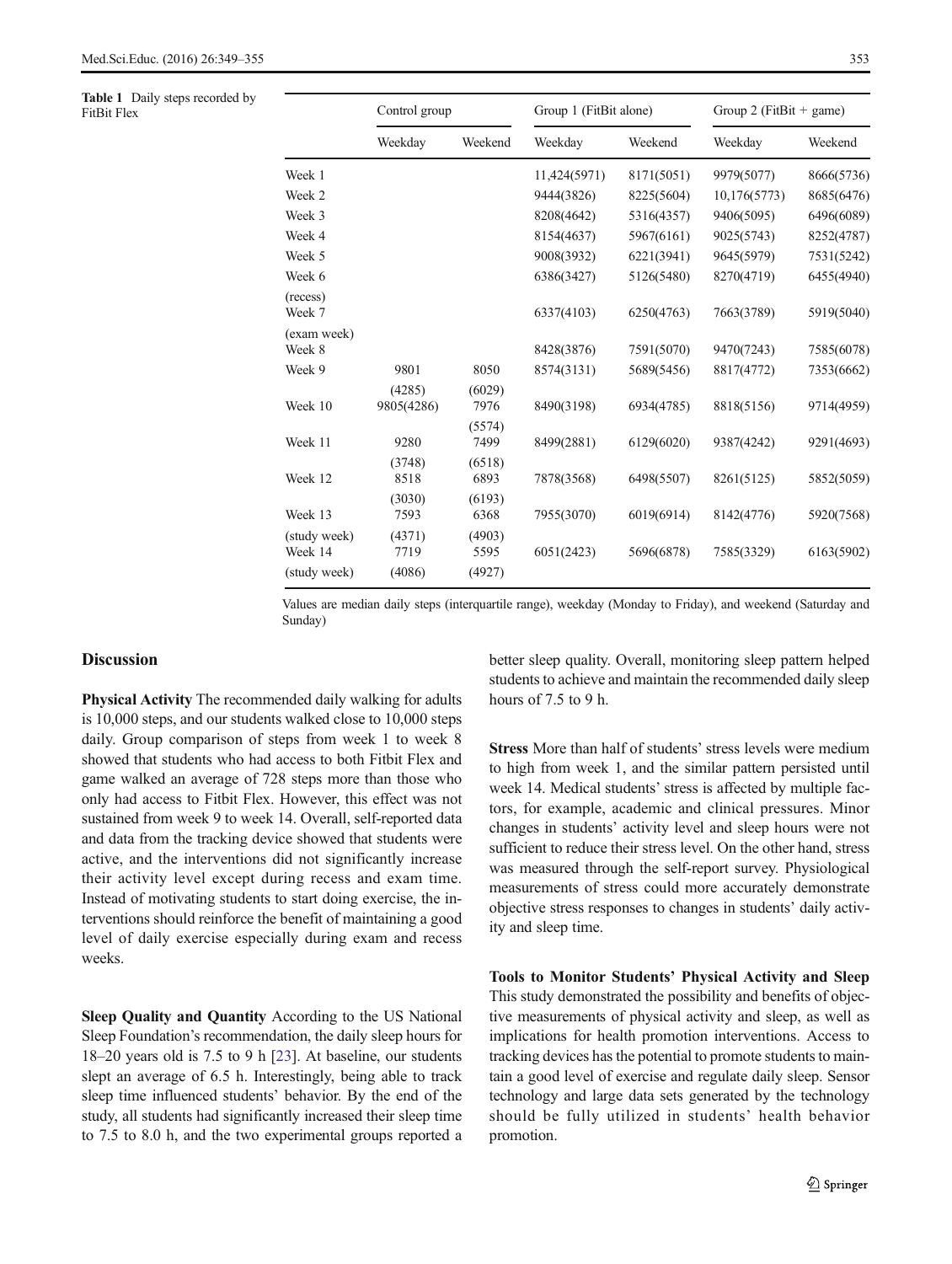<span id="page-5-0"></span>Table 2 Weekly mean sleep time from FitBit Flex

|                         | Control group   |                  | Group 1<br>Fitbit alone |                         | Group 2<br>$Fitbit + game$ |                         |  |
|-------------------------|-----------------|------------------|-------------------------|-------------------------|----------------------------|-------------------------|--|
|                         | Weekday         | Weekend          | Weekday<br>Minutes (SD) | Weekend<br>Minutes (SD) | Weekday<br>Minutes (SD)    | Weekend<br>Minutes (SD) |  |
| Week 1                  |                 |                  | 392.7 (65.8)            | 471.5(70.0)             | 400.4(77.2)                | 490.7(65.9)             |  |
| Week 2                  |                 |                  | 410.6(75.3)             | 488.9(85.5)             | 396.8(58.8)                | 487.6(93.3)             |  |
| Week 3                  |                 |                  | 430.0 (78.9)            | 498.7(98.4)             | 419.5(80.3)                | 465.7(108.1)            |  |
| Week 4                  |                 |                  | 408.4(66.1)             | 487.7(103.7)            | 404.4(81.6)                | 510.0(94.6)             |  |
| Week 5                  |                 |                  | 446.3 (103.9)           | 501.1(81.7)             | 459.0(123.7)               | 481.5(93.5)             |  |
| Week 6                  |                 |                  | 458.0 (91.1)            | 494.5(67.0)             | 458.8(102.2)               | 474.1(96.5)             |  |
| (recess)<br>Week 7      |                 |                  | 472.0(101.2)            | 458.6(80.6)             | 464.0(94.3)                | 525.1(163.4)            |  |
| (exam week)<br>Week 8   |                 |                  | 430.0(57.0)             | 515.6(117.9)            | 440.2(114.3)               | 470.6(110.9)            |  |
| Week 9                  | 427.5           | 468.5            | 440.4(68.8)             | 520.8(138.5)            | 439.9(114.3)               | 499.3(112.0)            |  |
| Week 10                 | (88.0)<br>425.8 | (97.9)<br>488.4  | 448.4(78.0)             | 502.4(126.1)            | 451.0(120.0)               | 525.9(153.9)            |  |
| Week 11                 | (96.0)<br>435.9 | (91.3)<br>514.7  | 452.4(77.0)             | 516.0(134.1)            | 490.7(145.2)               | 512.3(84.7)             |  |
| Week 12                 | (86.3)<br>458.2 | (121.9)<br>499.9 | 463.3(93.5)             | 525.0(122.2)            | 475.8(150.8)               | 467.0(127.7)            |  |
| Week 13                 | (98.7)<br>446.8 | (92.9)<br>506.1  | 481.8(91.3)             | 501.7(77.1)             | 439.2(101.1)               | 527.8(87.5)             |  |
| (study week)<br>Week 14 | (88.9)<br>483.6 | (138.1)<br>476.1 | 491.6(128.3)            | 512.3(129.3)            | 476.8(85.5)                | 472.1(110.0)            |  |
| (study week)            | (85.4)          | (105.4)          |                         |                         |                            |                         |  |

Values are mean in minutes (SD), weekday (Monday to Friday), and weekend (Saturday and Sunday)

It is beneficial for medical students to understand how these devices work and what the data means, and to experience how difficult it could be in maintaining healthy behaviors. Maintaining healthy behavior is essential for performance, professionalism, and patient safety.

Study Limitations The lack of a blind device for the control group (a sensor measuring activity and sleep without allowing data access) proved impossible in the given context. Hence, no objective data was available for the control group from week 1 to week 8.

Future Directions Further research should explore participants' individual responses to interventions and to identify the most influencing factor(s) in regards to adherence to healthy behaviors. This will inform schools on contextual factors such as location, type of classroom settings, and building designs to promote healthy behaviors. Long-term adherence

Table 3 Students perceived stress level based on the Perceived Stress Scale

|         | Week 1         |           |           | Week 8    |           |           | Week 14   |           |           |
|---------|----------------|-----------|-----------|-----------|-----------|-----------|-----------|-----------|-----------|
|         | $\leq$ 13      | $14 - 19$ | $\geq$ 20 | $\leq$ 13 | $14 - 19$ | $\geq$ 20 | $\leq$ 13 | $14 - 19$ | $\geq$ 20 |
|         | Frequency      | Frequency | Frequency | Frequency | Frequency | Frequency | Frequency | Frequency | Frequency |
|         | $\binom{0}{0}$ | $(\%)$    | $(\%)$    | $(\%)$    | $(\%)$    | $(\%)$    | $(\%)$    | $(\%)$    | $(\%)$    |
| Control | 32             | 36        | 23        | 36        | 25        | 32        | 37        | 23        | 30        |
| group   | (35.2)         | (39.6)    | (25.3)    | (38.7)    | (26.9)    | (34.4)    | (41.1)    | (25.6)    | (34.4)    |
| Group 1 | 49             | 31        | 15        | 41        | 23        | 29        | 37        | 30        | 21        |
|         | (44.1)         | (42.6)    | (15.8)    | (44.1)    | (24.7)    | (31.2)    | (42.0)    | (34.1)    | (23.9)    |
| Group 2 | 35             | 33        | 20        | 30        | 30        | 29        | 38        | 34        | 20        |
|         | (39.8)         | (37.5)    | (22.7)    | (33.7)    | (33.7)    | (32.6)    | (41.3)    | (37.0)    | (21.7)    |

Values are  $n$  (%); ≤13 refers to low stress, 14–19 for medium stress, and ≥20 for high stress